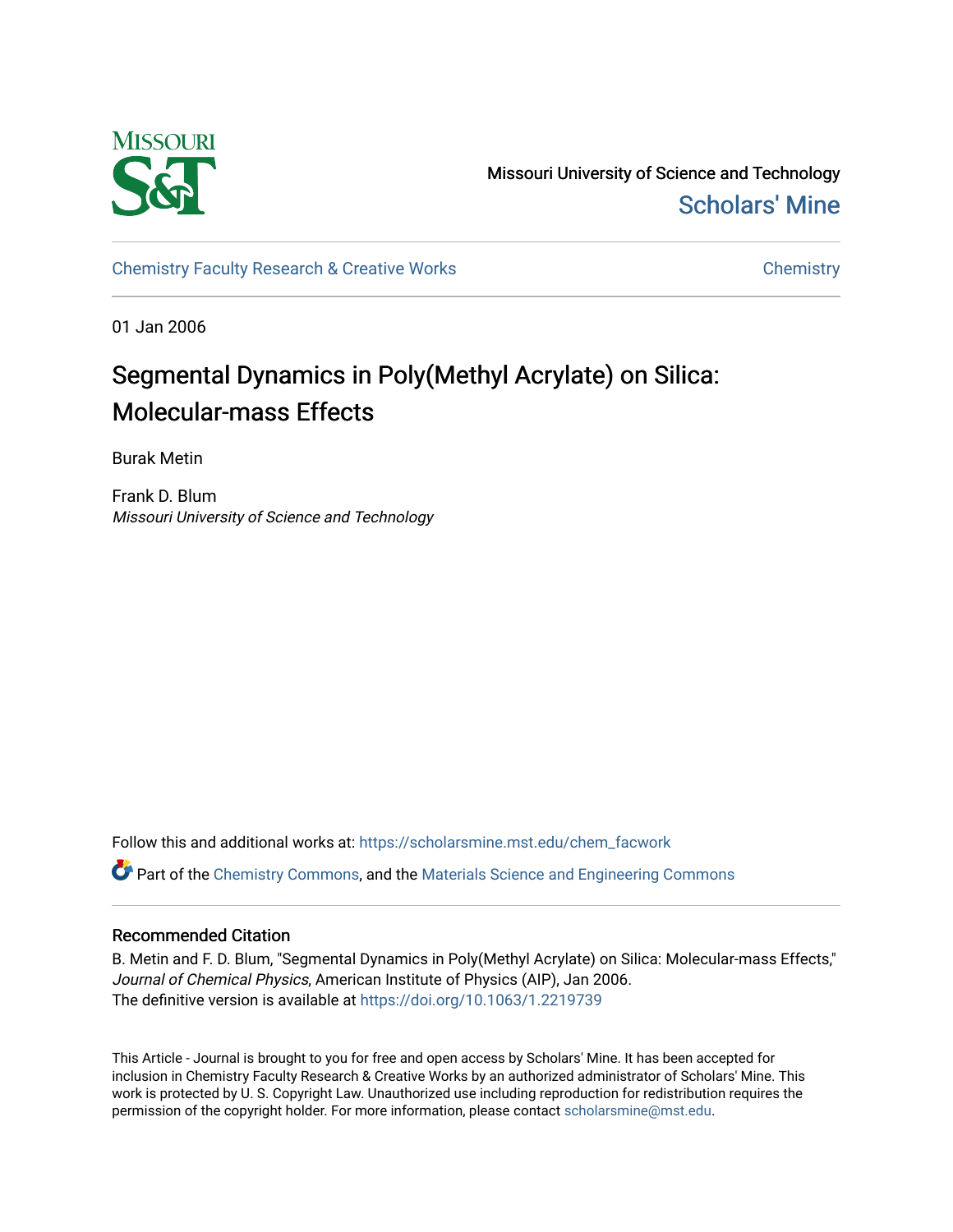# **[Segmental dynamics in poly](http://dx.doi.org/10.1063/1.2219739)** (methyl acrylate) on silica: **[Molecular-mass effects](http://dx.doi.org/10.1063/1.2219739)**

Burak Metin and Frank D. Blum<sup>a)</sup>

*Department of Chemistry, University of Missouri-Rolla, Rolla, Missouri 65409-0010 and Materials Research Center, University of Missouri-Rolla, Rolla, Missouri 65409-0010*

Received 19 April 2006; accepted 9 June 2006; published online 2 August 2006-

The effect of molecular mass on the segmental dynamics of poly(methyl acrylate) (PMA) adsorbed on silica was studied using deuterium quadrupole-echo nuclear magnetic resonance (NMR) and modulated differential scanning calorimetry. Samples adsorbed on silica (all about 1.5 mg  $PMA/m<sup>2</sup>$ silica) were shown to have more restricted segmental mobility, and higher  $T_g$ 's, than the corresponding bulk PMA samples. Around the glass-transition region, adsorbed samples exhibited segmental mobility, which could be classified as heterogeneous due to a superposition of more-mobile and less-mobile components present in the deuterium NMR spectra. This heterogeneity was consistent with a motional gradient with more-mobile segments near the polymer-air interface and the less-mobile species near the polymer-silica interface. The mobility of the adsorbed 77 kDa PMA sample was the lowest among the four different molecular-mass samples studied. Samples studied with masses both larger and smaller than 77 kDa had larger mobile-component fractions in the adsorbed polymer. The additional mobility was attributed to the presence of either longer tail and loop conformations in the higher molecular-mass samples or the inherent mobility of the tails in the lower molecular-mass samples on the surface. © *2006 American Institute of Physics.* [DOI: [10.1063/1.2219739](http://dx.doi.org/10.1063/1.2219739)]

#### **INTRODUCTION**

Studies of polymers at the polymer-substrate interface have significantly enhanced our understanding of composite systems. The interactions between polymers and substrates are diverse and, consequently, so are the effects of fillers on different polymers. Theoretical and experimental studies of interfaces have led to a better understanding of colloidpolymer interactions.<sup>1</sup> The interactions between a polymer film and a substrate may cause profound changes in the thermal and mechanical properties of the polymers. The interaction may differ for thin films in diverse systems, and these differences may also play a role in the development of physical properties.

The concept of a surface glass-transition temperature  $(T<sub>g</sub>)$  of polymers adsorbed on solid substrates is useful to characterize some of the profound changes that adsorbed polymers undergo. Optical and scattering experiments have shown that, due to the nature of the surface and its interaction with polystyrene (PS), the  $T_g$  can be increased as in the case of H-passivated silicon<sup>2</sup> or decreased<sup>3-11</sup> as for many other surfaces. In other systems, stronger interactions of the substrate with the polymer, e.g., of poly-2-vinylpyridine  $films<sup>12</sup>$  on silicon oxide and poly(methyl methacrylate)  $(PMMA)^{13}$  $(PMMA)^{13}$  $(PMMA)^{13}$  adsorbed on a silica surface, resulted in increases in  $T_g$ 's, as compared to bulk. Other techniques such as secondary ion mass spectrometry,<sup>14</sup> fluorescence recovery after patterned photobleaching,<sup>15</sup> nuclear magnetic resonance  $(NMR)$ ,  $^{16-21}$  and dielectric spectroscopy<sup>22</sup> have all indicated

significant deviations from bulk dynamics for thin films supported on solid surfaces. These effects are also apparent in mechanical properties. Tsagaropoulos and Eisenberg<sup>23</sup> observed two  $T_g$ 's for silica-filled polymers using a dynamic mechanical analyzer. In addition to bulklike behavior, a second transition at higher temperature was attributed to the segments with reduced mobility due to an interaction with the filler. Blum *et al.* also demonstrated that the interaction of poly(methyl acrylate) (PMA) with a glass substrate affects the dynamics in such a way that adhesion in thin films is changed. $^{24}$ 

Several experimental techniques have also been used to understand the molecular-mass dependence of the  $T<sub>g</sub>$  of thin polymer films on solid substrates. Miyazaki *et al.*[10](#page-8-0) and Fukao *et al.*<sup>[7,25](#page-8-0)</sup> showed evidence of the molecular-mass dependence of the  $T_g$  for thin PS films using x-ray reflectivity and dielectric relaxation spectroscopy, respectively. Several other researchers have also observed a molecular-massdependent surface  $T_g$ .<sup>[6,8,9](#page-8-0)</sup> However, the molecular-mass dependence of  $T_g$ , in thin supported films, is in question because of other studies reporting no dependence.  $4,5,7,11,26$ 

NMR spectroscopy has been used to probe the dynamics on surfaces.<sup>27,28</sup> A strong polymer-surface interaction was shown to restrict the mobility of poly(vinyl acetate),  $\frac{16}{16}$  $\frac{16}{16}$  $\frac{16}{16}$ PS-b-2-vinylpyridine,<sup>29</sup> and PMA<sup>17,18,21</sup> polymers on silica and alumina using solid-state deuterium NMR experiments. These experiments identified the dependence of the mobility of the adsorbed polymer on the adsorbed amount, $16,17$  the presence of an overlayer, $^{21}$  and the molecular mass.<sup>18</sup> In the latter case, only two widely different molecular masses were

a)Author to whom correspondence should be addressed. Electronic mail: fblum@umr.edu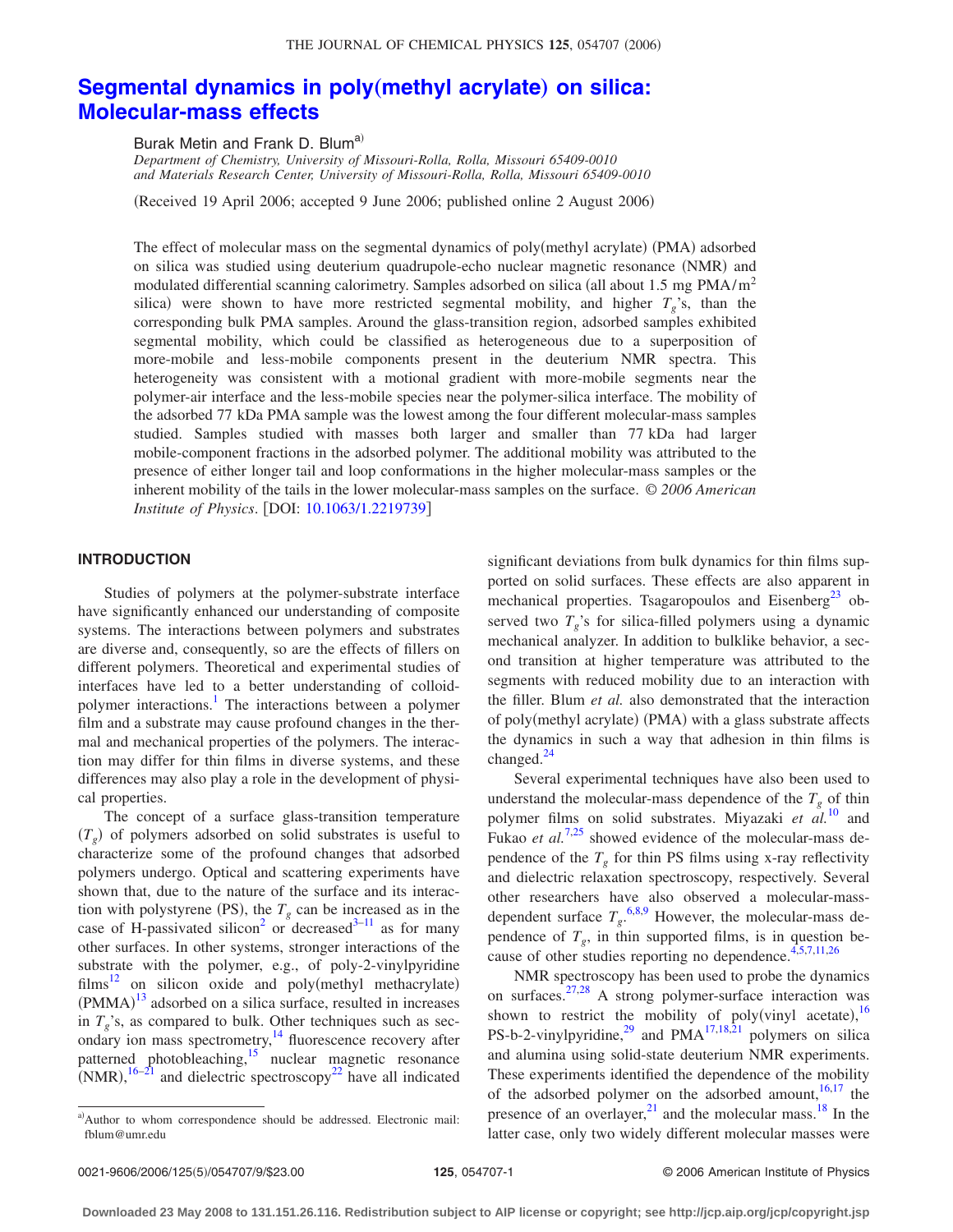<span id="page-2-0"></span>

FIG. 1. Experimental  $(-)$  and simulated  $(\cdots)^2$ H NMR spectra for bulk and adsorbed  $(1.52 \text{ mg/m}^2)$  PMA-165 K samples as a function of temperature.

studied.<sup>18</sup> For these broadly spaced masses, a lower mobility was observed for the lower molecular-mass PMA sample on the surface.

In this paper, we report detailed studies of the effect of molecular mass on the segmental dynamics of adsorbed PMA on silica. The large polydispersity and the big differences in molecular masses of the samples in the previous study<sup>18</sup> have been overcome by the use of PMA- $d_3$  of much lower polydispersity. Four relatively narrow molecular-mass PMA- $d_3$  samples, with molecular masses ranging from 5000 to 165 000 g/mol, were synthesized. These samples, adsorbed on silica, were studied using the  ${}^{2}H$  quadrupoleecho NMR and modulated differential scanning calorimetry (MDSC) techniques. Taken together, these two techniques provide complementary information about adsorbed polymers. $30$  In this case, the results of these techniques were consistent with the notion that, for this system, a molecular-mass region exists where there is a minimum of the polymer mobility on the surface.

#### **EXPERIMENT**

A detailed description of the synthesis procedure of methyl acrylate- $d_3$  is given elsewhere.<sup>31</sup> PMA- $d_3$  samples were synthesized by atom transfer radical polymerization.<sup>32</sup> Amorphous fumed silica (M-5 grade, Cabot Corp., Tuscola, IL) was dried in an oven at 450 °C for 24 h before use. Solutions of PMA in toluene were prepared and mixed with silica in separate tubes. The mixtures were then placed on a mechanical shaker for 48 h and centrifuged for 1 h. The supernatant liquid was decanted and the solid-containing portion was kept under vacuum for 36 h. Thermogravimetric analysis (TGA) was used to determine the adsorbed amounts of the polymer based on the masses of the samples before and after the polymer was burned off. Samples made with known amounts of polymer with mixed silica were used as controls for the TGA experiments.

The molecular masses and polydispersities (PDs) of the PMA samples were measured using gel permeation chromatography (GPC), an Optilab DSP interferometer refractometer, and a Dawn EOS light-scattering instrument Wyatt

Technology, Santa Barbara). The molecular masses and PDs found were as follows: PMA-5 K  $(M_w=5600 \text{ g/mol})$ , PD=1.02), PMA-38 K  $(M_w=38\,000\text{ g/mol}, \text{PD}=1.15)$ , PMA-77 K ( $M_w$ =77 000 g/mol, PD=1.26), and PMA-165 K  $(M_w=165\,000\,$  g/mol, PD=1.42). An additional PMA-400 K protonated sample was prepared and used in the MDSC experiments.

Calorimetric measurements were made using a MDSC (TA Instruments, New Castle, DE) with a modulation rate of  $\pm 0.5$  °C every 50 s and a heating rate of 3 °C/min. Universal analysis software (TA Instruments) was used to process the collected MDSC data. The thermograms were shown as the derivative of the heat flows. The derivative mode makes the broad transitions much easier to observe than in the simple heat-flow curves.

Deuterium NMR spectra were obtained using a Varian VXR-400/S spectrometer. The quadrupole-echo pulse sequence (delay-90<sub>y</sub>- $\tau$ -90<sub>x</sub>- $\tau$ -acquisition) was used with the <sup>2</sup>H frequency at 61.39 MHz. A 90 $^{\circ}$  pulse width of 2.7  $\mu$ s and an echo time  $(\tau)$  of 30  $\mu$ s were used. For the bulk samples, 256 scans were taken, while 4096–8192 scans were required for the adsorbed samples.

The experimental NMR line shapes were fitted using a series of simulated line shapes with different jump rates that were produced with the  $MXQET^{33,34}$  $MXQET^{33,34}$  $MXQET^{33,34}$  program. A series of simulated line shapes (94 in this case) were generated using a jump model based on jumps corresponding to the vertices of a truncated icosahedron (soccer ball). The jumps were allowed to occur from one site to one of its three-nearest neighbors with equal probability. The truncated icosahedron, with its 60 vertices, represents a balance between the need to have small angle jumps and the limits of computation time. A mathematical routine was applied to fit the experimental line shapes to a superposition of simulated spectra with MAT-LAB (The Mathworks, Inc., Natick, MA). Details of the line shape simulation are given elsewhere. $31$ 

## **RESULTS**

The <sup>2</sup>H NMR spectra for adsorbed PMA on silica are shown in Figs. 1[–4](#page-4-0) for the polymers of different molecular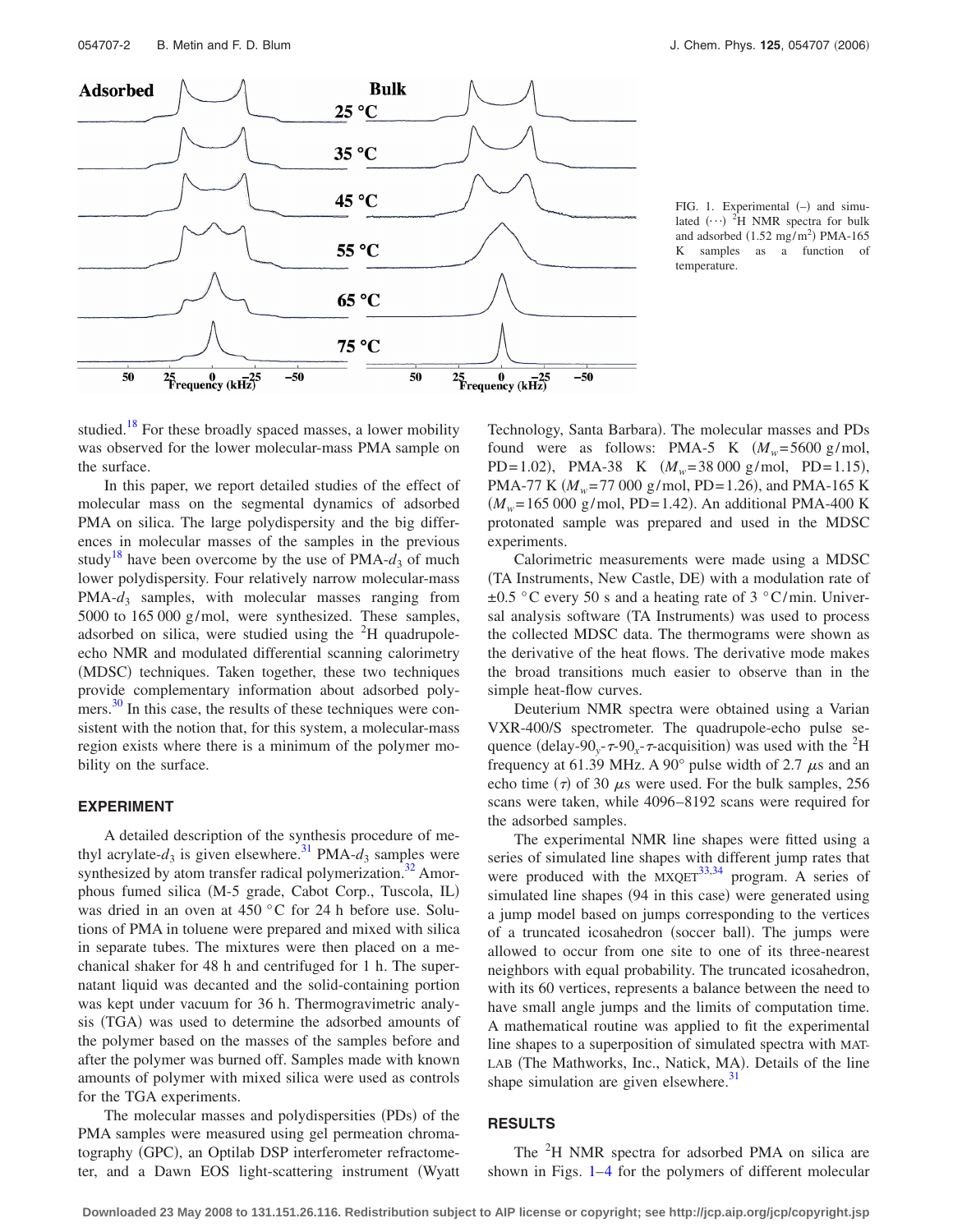

FIG. 2. Experimental (-) and simulated  $(\cdot \cdot)$  <sup>2</sup>H NMR spectra for bulk and adsorbed  $(1.46 \text{ mg/m}^2)$ PMA-77 K samples as a function of temperature.

masses. All of the adsorbed samples had similar adsorbed amounts. The fits from the simulated surface spectra are superimposed as dotted lines. The simulations very accurately fit the experimental spectra and are almost indistinguishable from them in most cases. For comparison, the spectra of the bulk polymers at the same temperatures are also shown, although the details and simulations of these spectra have been reported. $31$ 

The spectra for the adsorbed and bulk PMA-165 K samples are shown in Fig. [1.](#page-2-0) At  $25-45$  °C the spectra for the adsorbed polymer  $(1.52 \text{ mg/m}^2)$  consisted of a Pake powder pattern which broadened slightly with temperature. The spectrum at 45 °C showed a subtle hint of a central resonance which built up with temperature. By  $75 \degree C$ , the central resonance appeared to dominate the spectra, but there was still a significant amount of broad component in the "wings" of the spectrum. The superposition of significant amounts of the broad (less-mobile) and central components (more-mobile) at the same temperatures motivated us to label this behavior as "heterogeneous." In contrast, the bulk spectra for this polymer showed a gradual broadening of the Pake patterns as they collapsed with temperature to narrow central resonances. At 55 °C there was no distinct presence of a Pake pattern. In contrast to the surface spectra at  $75 \degree C$ , there was no evidence of a broad component in the spectrum of the bulk material.

The deuterium NMR spectra of the adsorbed  $(1.46 \text{ mg/m}^2)$  and bulk PMA-77 K samples are shown in Fig. 2. The spectra for the adsorbed sample showed no significant line shape changes until  $55^{\circ}$ C, where a motionally narrowed (more-mobile) component was present in the powder pattern of the adsorbed sample. Again, a significant amount of residual powder pattern was present at higher temperatures. The Pake pattern for the bulk sample disappeared at 55 °C, and a further increase in temperature resulted in a narrower resonance with no broader components.

The NMR spectra of the adsorbed  $(1.45 \text{ mg/m}^2)$  and bulk PMA-38 K sample are shown in Fig. 3. No significant change in the  ${}^{2}H$  NMR spectra of the adsorbed sample occurred at 25 and 35 °C. A more-mobile component appeared at 45 °C for the adsorbed samples, and its intensity increased with temperature. A significant amount of residual powder pattern was also present for the adsorbed PMA-38 K sample at higher temperatures. For the bulk sample, the Pake pattern



FIG. 3. Experimental (-) and simulated  $(\cdot \cdot)$  <sup>2</sup>H NMR spectra for bulk and adsorbed  $(1.45 \text{ mg/m}^2)$ PMA-38 K samples as a function of temperature.

**Downloaded 23 May 2008 to 131.151.26.116. Redistribution subject to AIP license or copyright; see http://jcp.aip.org/jcp/copyright.jsp**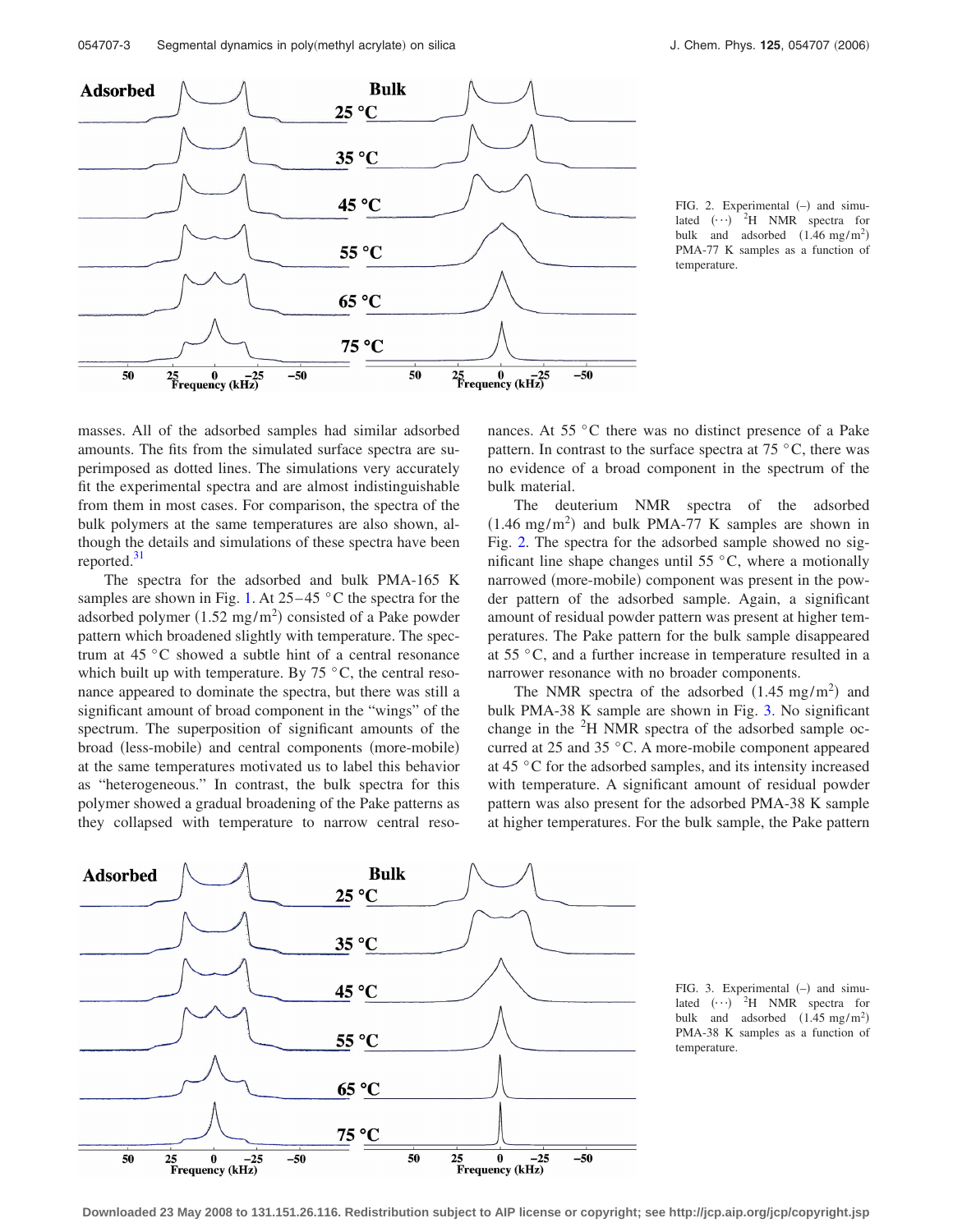<span id="page-4-0"></span>

FIG. 4. Experimental  $(-)$  and simulated  $(\cdots)^2$ H NMR spectra for bulk and adsorbed  $(1.46 \text{ mg/m}^2)$  PMA-5 K samples as a function of temperature.

disappeared at 35 °C. There was evidence of a small amount of heterogeneity due to chain ends, but not as much as that found in the surface spectra. The spectra contained only a central component at higher temperatures. We note that while the spectra for the bulk PMA-38 K and PMA-165 K samples were rather different, their surface spectra were almost identical.

The deuterium NMR spectra of the adsorbed  $(1.46 \text{ mg/m}^2)$  and bulk PMA-5 K samples are shown in Fig. 4. At 25 °C, the adsorbed PMA-5 K sample exhibited a Pake powder pattern, with the middle slightly filled in, indicating the rigidity of the segments at this temperature. A larger middle component, due to more-mobile segments on the surface, was obvious at 35  $\degree$ C for the sample. The intensity of the broad component in the adsorbed sample decreased gradually with temperature. However, a residual powder pattern was still present in the adsorbed sample spectra even at a temperature of 75 °C. For the bulk PMA-5 K sample at 25 °C, a central component overlapped with a broader component similar to that for the bulk PMA-38 K sample at 35 °C. Again, the spectra had no broad component at higher temperatures.

In order to facilitate further comparison, Fig. 5 shows the spectra for each molecular mass for the adsorbed PMA- $d_3$  at 55 °C and bulk PMA- $d_3$  at 35 °C. For the bulk polymer at 35 °C, there was a progression with molecular mass from a Pake powder pattern for PMA-165 K and PMA-77 K to a partially collapsed pattern for PMA-38 K and to a somewhat narrower central resonance for PMA-5 K. For the surface samples at  $55^{\circ}$ C, the progression with molecular mass was not monotonic. The PMA-165 K sample showed a superposition of a Pake pattern, plus a central resonance. The PMA-77 K had a similar spectrum except that the intensity of the central resonance was smaller. For PMA-38 K, the intensity of the central resonance was now *larger* with a relative intensity similar to that for the PMA-165 K sample. Finally, the PMA-5 K exhibited a central resonance that was much larger than those for the other samples.

The MDSC scans for the adsorbed and bulk polymers are shown in Fig. [6,](#page-5-0) where the derivatives of the reversible heat flow data with respect to temperature are plotted. It is easy to see that the MDSC curves for the surface polymers were shifted to significantly higher temperatures and are much broader than those for the bulk polymers. The highest





**Downloaded 23 May 2008 to 131.151.26.116. Redistribution subject to AIP license or copyright; see http://jcp.aip.org/jcp/copyright.jsp**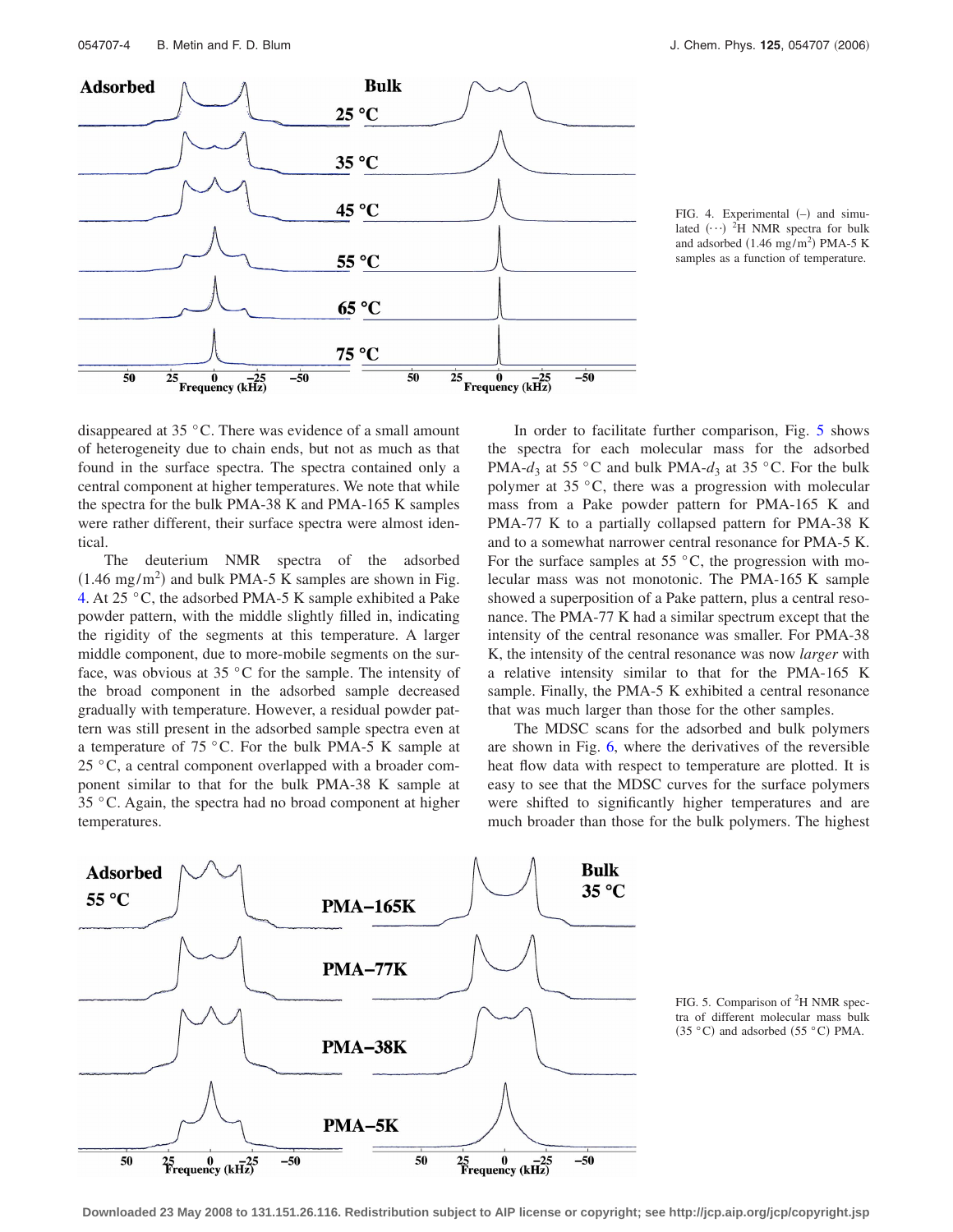<span id="page-5-0"></span>

FIG. 6. MDSC thermograms (derivative mode) for bulk and adsorbed PMA with different molecular masses.

points of the peaks in the derivative curves were reported as the  $T_g$ 's and are listed in Table I. The transition widths at the half-heights for the derivative MDSC curves are also listed in Table I for both the bulk and surface-adsorbed samples. The MDSC widths for different samples/runs were determined to be from 5.6 to 9.3  $\degree$ C for the bulk samples, while those for the adsorbed PMA samples were between 19 and 31 °C. For comparison with other data, these values are plotted in Fig. 7.

The Boltzmann-corrected intensity curves for the NMR experiments are shown in Fig. [8.](#page-6-0) The minima in the intensity curves were used as an estimate of the NMR  $T_g$ 's and are also listed in Table I, along with the widths at half-height. Consistent with the MDSC data, the  $T_g$ 's increased and became much wider for the adsorbed polymer. The intensity curves for the adsorbed samples were also wider and shallower than those for the bulk samples. $31$  The values for the  $T_g$ 's determined in this way are also shown in Fig. 7 for the bulk and surface polymers.

The NMR line shapes, at each temperature, were fitted based on a series of simulated spectra generated from the MXQET program with different jump rates,  $k_i$ . A "best-fit" spectrum was obtained using a matrix routine in MATLAB.<sup>[31](#page-8-0)</sup> The distributions of the jump rates,  $w(k_i)$ , used to fit the adsorbed-sample spectra are shown in Fig. [9.](#page-6-0) Our basis set of



FIG. 7. The change of  $T<sub>o</sub>$  with molecular mass for the adsorbed (open symbols) and bulk (filled symbols) PMA samples from MDSC and NMR experiments.

spectra consisted of 94 spectra $31$  with jump rates which can be classified as the slow  $(10^2 - 10^4 \text{ Hz})$ , intermediate  $(10^4 - 10^6 \text{ Hz})$ , and fast  $(10^6 - 10^{11} \text{ Hz})$  regimes. The adsorbed sample spectra required mostly slow and intermediate components for good fits. As expected from the spectra, significant amounts of slow components were required even at higher temperatures for the adsorbed samples. With increases in temperature, the jump rate distributions shifted to the fast side. There were several small, but important, contributions to the fits from the fast regime at higher temperatures.

The average correlation times were calculated at each temperature based on the fits and these are shown in Fig. [10](#page-6-0) along with the values for the corresponding bulk samples.<sup>31</sup> In general, the correlation times for the adsorbed samples were longer than those for the bulk samples. We note that correlation times for the adsorbed polymers are much closer together than the corresponding values for the bulk polymers. In other words, the adsorbed samples are more similar to each other than the bulk samples are. In general, for the adsorbed polymers, the PMA-5 K sample had the faster correlation times and the PMA-77 K, the slowest.

The weight-averaged overall correlation functions for each of the experimental spectra,  $C(t)$ , were estimated by adding the correlation functions of the component spectra,  $C(t, k_i)$ , or

$$
C(t) = \sum_{i=1}^{94} w(k_i) C(t, k_i).
$$
 (1)

It has previously been shown that the correlation functions for the basis set of spectra could all be fitted to a Kohlrausch-Williams-Watts (KWW) function (stretched exponential)

TABLE I.  $T_g$  measurements ( $^{\circ}$ C) and widths ( $^{\circ}$ C) from MDSC and <sup>2</sup>H NMR for the bulk and absorbed  $(1.5 \text{ mg/m}^2)$  PMA.

|                  | <b>DSC</b> |       |          |       | <b>NMR</b> |       |          |       |
|------------------|------------|-------|----------|-------|------------|-------|----------|-------|
| Polymer          | Bulk       |       | Adsorbed |       | Bulk       |       | Adsorbed |       |
|                  | $T_g$      | Width | $T_g$    | Width | $T_g$      | Width | $T_g$    | Width |
| $PMA-5 K$        | $-4.5$     | 7.41  | 8.4      | 25    | 30         | 37.5  | 49       | 59    |
| <b>PMA-38 K</b>  | 3.5        | 8.93  | 17.7     | 20    | 40         | 34.6  | 57       | 50    |
| <b>PMA-77 K</b>  | 12.3       | 6.37  | 19.5     | 31    | 55         | 34    | 80       | 55    |
| <b>PMA-165 K</b> | 13.4       | 5.64  | 18.0     | 26    | 55         | 33.9  | 64       | 50    |
| <b>PMA-400 K</b> | 14.2       | 5.58  | 17.5     | 25    |            |       |          |       |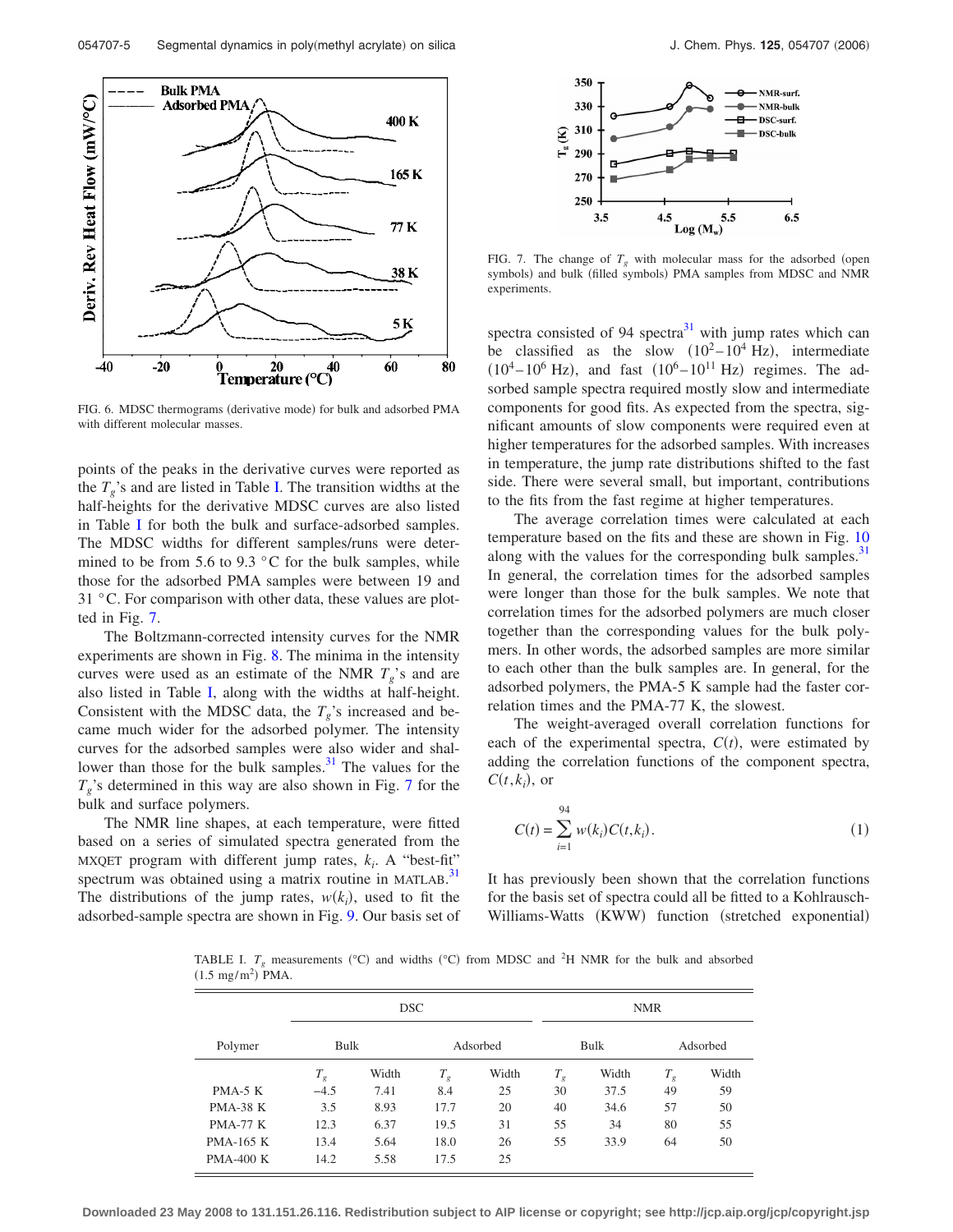<span id="page-6-0"></span>

FIG. 8. The Boltzmann-corrected intensity curves obtained from the NMR experiments. A similar curve for the bulk samples was shown in Ref. [31.](#page-8-0)

with a fixed width parameter,  $\beta$ =0.63.<sup>31</sup> Similar to the experimental spectra for the bulk polymer, the overall correlation functions could also be fitted to a stretched exponential, or

$$
C(t) = \exp[-\left(t/\tau\right)^{\beta}].
$$
\n(2)

These fitted curves of  $C(t)$  were then integrated to obtain the average correlation times for the spectra.

The change in the  $\beta$  parameter of Eq. (2) with temperature, for bulk and adsorbed samples, is shown in Fig. [11.](#page-7-0) The value of  $\beta(0 \le \beta \le 1)$  indicates the breadth of the distribution of correlation times.<sup>35</sup> The smaller  $\beta$  is, the broader the distribution of correlation times is. While there is some scatter in the data, the adsorbed samples have smaller  $\beta$ 's, and the differences between the bulk and surface samples were greater at higher temperature. The smaller  $\beta$  values, corresponding to broader distributions, provided more evidence for the heterogeneous nature of the motions of the adsorbed polymer.

## **DISCUSSION**

The deuterium NMR spectrum of aliphatic C–D bonds is dominated by quadrupole interactions on the order of  $167$  kHz.<sup>36</sup> For a methyl group undergoing fast, continuous rotation about its symmetry axis, the quadrupole splitting is reduced to 1/3 of its static value. Random orientations of the methyl groups, with respect to the magnetic field, are re-



FIG. 10. Average correlation times for bulk and adsorbed PMA samples from the NMR line shape fitting.

flected as a powder pattern in the  ${}^{2}H$  NMR spectrum. Segmental mobility may average the quadrupole couplings and ultimately lead to the collapse of the powder pattern into a single resonance. This could occur, for example, for rubbery polymers when the motion is on the scale of, or faster than, the quadrupole interactions.

Segmental dynamics of surface-bound polymers are a function of the configuration of the polymer and the proximity of the segments to the surface. Randomly adsorbed polymers are believed to consist of segments in trains, tails, and loops on the surface. $37$  In our case, trains, in direct contact with the silica surface through hydrogen bonding, are likely responsible for the broader (residual powder pattern) components in the spectra at higher temperature. Loops are the segments between trains, and tails are the ends of the polymer concluding with the first train segment. The appearance of a middle (motionally narrowed) component, in the NMR spectra for an adsorbed sample, is likely initially attributed to segments in tails and loops, located further away from the restrictions caused by the surface.

Segments in the bulk PMA samples of high molecular mass behaved in what we have previously referred to as a "homogeneous" manner, i.e., all of the segments in those samples exhibited more or less the same dynamics.<sup>16,17</sup> We

| $PMA-5K$ |                                                                                 | <b>PMA-38K</b>                                      | <b>PMA-77K</b>                                               | <b>PMA-165K</b>                                                     |  |  |
|----------|---------------------------------------------------------------------------------|-----------------------------------------------------|--------------------------------------------------------------|---------------------------------------------------------------------|--|--|
|          | $25\,^{\circ}\mathrm{C}$                                                        | $25\,^{\circ}\mathrm{C}$<br>ىلىل                    | $25\,^{\circ}\mathrm{C}$<br>$\mathbf{L}$<br>$\sim$           | 25 °C<br>11 Li                                                      |  |  |
|          | 35 °C                                                                           | 35 °C                                               | 35 °C                                                        | 35 °C                                                               |  |  |
|          | 45 °C                                                                           | 45 °C                                               | 45 °C                                                        | 45 °C                                                               |  |  |
|          | 55 °C                                                                           | $55\,^{\circ}\mathrm{C}$                            | 55 °C                                                        | 55 °C                                                               |  |  |
|          | 65 °C                                                                           | 65 °C                                               | 65 °C                                                        | 65 °C<br>П.                                                         |  |  |
|          | 75 °C                                                                           | 75 °C                                               | 75 °C                                                        | 75 °C                                                               |  |  |
|          | $\overline{2}$<br>10<br>$\boldsymbol{8}$<br>12 <sub>2</sub><br>4<br>6<br>Log(k) | $\bf8$<br>10<br>12 <sub>2</sub><br>4<br>6<br>Log(k) | 8<br>10<br>12 <sub>2</sub><br>$\overline{4}$<br>6<br>Log (k) | ${\bf 8}$<br>6<br>10 <sub>1</sub><br>$\overline{12}$<br>4<br>Log(k) |  |  |

FIG. 9. Distributions of jump rates used to simulate the NMR line shapes of the adsorbed samples.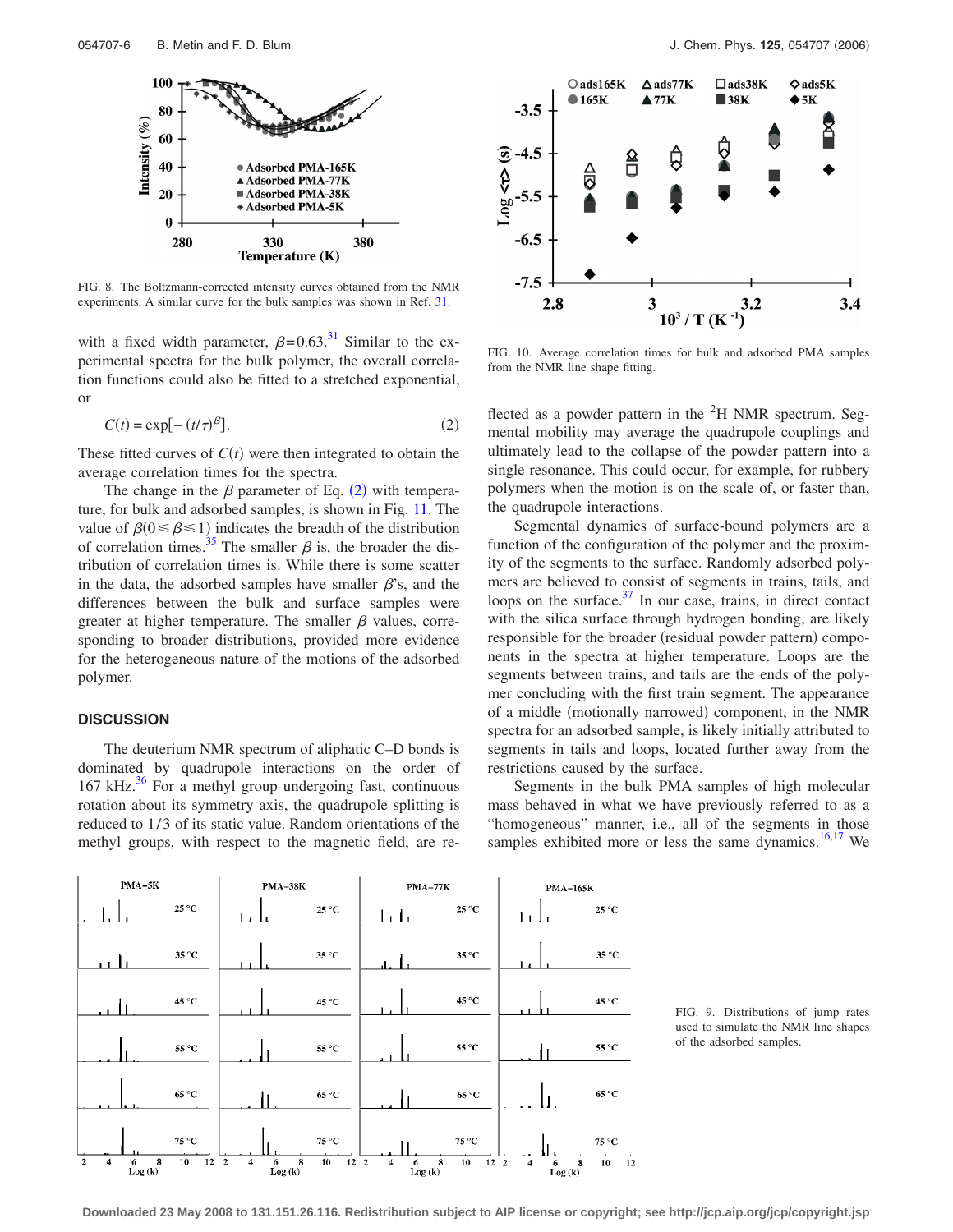<span id="page-7-0"></span>

FIG. 11. The change of  $\beta$  in Eq. ([2](#page-6-0)) with temperature for bulk (filled) and adsorbed (open) PMA samples.

note that lower molecular-mass samples in bulk contain some "heterogeneities, $\cdot$ <sup>31</sup> due to a difference in mobilities between the chain middles and ends. The more-mobile chain ends were responsible for the appearance of a central component in the spectra, superimposed on a powder pattern due to the less-mobile chain middles. The mobility of the bulk polymers, on the whole, decreased with increased molecular mass with a leveling off around masses greater than about 50 kDa.

In contrast to the behavior of the bulk polymer, the NMR spectra of *all* the adsorbed samples showed the presence of at least two motionally distinct components and, consequently, some inherent "heterogeneity" of the segmental dynamics on the surface. We have previously characterized this heterogeneity as due to a motional gradient in the adsorbed polymer, $\frac{16}{16}$  which occurred in samples with both high and low molecular masses in similar, but not identical, ways. The broadness and shallowness of the intensity loss curves (Fig. [8](#page-6-0)) for the adsorbed samples, as compared to those of the bulk ones, $31$  were indications of a broader distribution of the segmental dynamics or more heterogeneity on the surface. This heterogeneity was also apparent in the distribution of jump rates (Fig. [9](#page-6-0)) and width parameters  $(\beta,$  Fig. 11) for the adsorbed samples. For the surface spectra, slow jump rate spectra were always required for a good fit to the experimental spectra. These slow components were not required at higher temperatures for the bulk-sample spectra.<sup>3</sup>

The heterogeneity in the surface-adsorbed PMA was also evident in the broader glass transition widths in the MDSC thermograms of the adsorbed samples. The heterogeneity of dynamics on the surface has been attributed to the presence of a motional gradient on the surface.<sup>16,17</sup> Segments closer to the surface were believed to be relatively immobile, while those at the polymer-air interface were more mobile. The fact that the segments at the air interface were more mobile was confirmed with NMR studies using an unlabeled polymer overlayer.<sup>21</sup> An intermediate mobility was attributed to the segments in between these two extremes. Recent MDSC experiments on PMMA adsorbed on silica showed that a separate "tightly bound" fraction could be identified and quantified.<sup>38</sup> A similar heterogeneity for much thicker polymer films has also been observed.<sup>39</sup>

The NMR line shapes and MDSC thermograms of the bulk and adsorbed PMA samples clearly indicated a more highly restricted segmental mobility of the surface polymers. At high temperatures, the presence of a narrow single resonance for the bulk samples indicated rubberlike behavior. However, at similar temperatures for all of the silicaadsorbed PMA samples, a significant amount of residual powder pattern was present in addition to the narrow rubbery component. The residual powder pattern, associated with segments closely interacting with the surface, $2<sup>1</sup>$  is an indication of the surface-imposed restriction. In addition, the MDSC thermograms for all of the adsorbed samples showed higher  $T_g$ 's than those for the bulk polymers, consistent with the restricted mobility on the surface.

The change of  $T_g$  with molecular mass in NMR and differential scanning calorimetry (DSC) experiments are summarized in Fig. [7](#page-5-0) for the adsorbed samples. Both experiments indicated that the  $T_g$ 's for the adsorbed PMA-77 K sample were the highest. The change in  $T<sub>g</sub>$  with molecular mass was greater for the NMR data. In general, the NMR- $T_g$ 's were higher and NMR- $T_g$  widths were broader than the DSC- $T_g$ 's. The differences were attributed to the difference in the frequencies of the experiments.<sup>31</sup>

For each PMA sample, the average correlation times were slower on the surface, confirming the net restricted mobility. At lower temperatures, there is little difference in the estimated correlation times with temperature because the experiment is not sensitive to the nature of the slower motions. The widths of the distributions of correlation times were consitent with the notion of the heterogeneity of the surface polymer due to the motional gradient present. It is most important to note that the most rigid sample on the silica surface was the PMA-77 K sample with the slowest correlation times.

The NMR and MDSC experiments clearly show the molecular-mass-dependent mobility on the silica surface for the adsorbed PMA samples. The sample with the lowest relative amount of mobile component was the adsorbed PMA-77 K sample as clearly shown in Fig. [5.](#page-4-0) The middle component was more intense in the adsorbed PMA-165 K sample spectrum than it was on the adsorbed PMA-77 K sample. This observation was consistent with previous work, $18$  where a PMA-1100 K surface-adsorbed sample had a larger fraction of faster component than a PMA-70 K sample. Interestingly, while it is a small effect, the MDSC thermal transition for the adsorbed PMA-77 K sample had the highest temperature for the peak in the derivative curve in Fig. [6.](#page-5-0) The increase in surface  $T<sub>g</sub>$  and the fraction of mobile component with molecular mass, above 77 000, is believed to be due to the longer tail and loop conformations on the surface.

For all samples, the adsorbed PMA samples were less mobile than in bulk. The adsorbed PMA-5 K sample had the highest mobility both in bulk and on the surface. The PMA-38 K sample followed suit, as did the PMA-77 K sample. However, there was a difference in effect for the PMA-165 K sample. This sample had a similar mobility to that of the PMA-77 K sample in bulk, but a *higher* mobility than that sample on the surface. To the best of our knowledge, this is the first time that this effect has been observed.

We believe that an interplay must exist on the surface between surface-imposed restrictions (adsorption strength,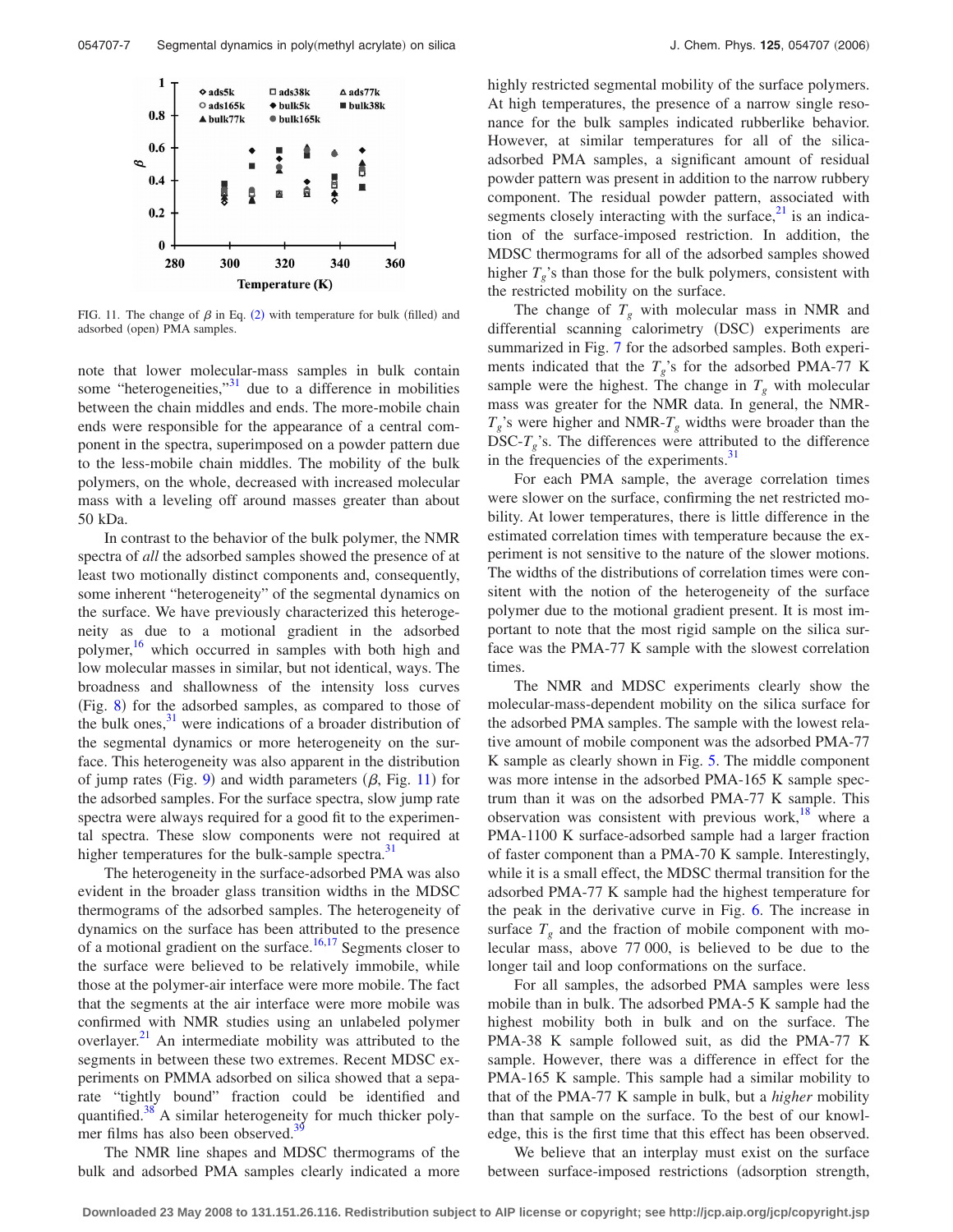<span id="page-8-0"></span>conformational preference) and the dynamics of the polymer. It has been shown that the length of adsorbed polymer loops, in dilute solution, increases with increased molecular mass.<sup>4</sup> These longer loop configurations would be expected to be retained as the systems were dried. Longer loops should also have higher mobility and shorter loops, with segments closer to the silica surface, would be less mobile. On this basis, the mobility should increase with increasing molecular mass. In contrast, the inherent mobility of the end groups, and their decreased concentration with increasing molecular mass, causes the mobility to decrease with increasing molecular mass. These two competing (and opposite) effects seem to cross around the minimum mobility molecular mass.

It should be pointed out that the thicknesses of the adsorbed PMA used in this study are, on average, on the order of a few nanometers, although the uniformity of the adsorbed polymer's thickness is not currently known. In any case, the thickness of the adsorbed PMA is considerably thinner than those used in the other studies,  $2\frac{2-12}{25,26}$  allowing us to study effects that would be masked in much thicker films. Adsorbed amount (or thickness) of polymer has been shown to be an important factor in determining the dynamics of PMA.<sup>17</sup> Clearly, differences in the adsorbed amounts could play a role in the differences in dynamics observed, however, the adsorbed amounts of the different molecular-mass polymers used in this study were quite similar and within a range where the spectral changes with adsorbed amounts were not large.<sup>17</sup> Previous studies showed that a molecular-mass effect, similar to the one reported here, also occurred at different adsorbed amounts, $^{18}$  although only two relatively polydisperse samples were studied. We, therefore, conclude that the major effect observed, minimum in molecular mobility at a particular molecular mass, is valid in the adsorbed amount range studied here and in other works.<sup>17,18</sup> Another important point is that the strongly adsorbing surface used in this study contrasts with the weakly adsorbing substrates used in some previous investigations.<sup>3–10</sup> Thus, a similar molecular-mass effect may or may not be observed on these weakly adsorbing surfaces, which, we believe, need to be studied in detail in the future.

#### **CONCLUSIONS**

Restricted segmental mobility, compared to bulk, was observed for all adsorbed samples in the glass-transition region. The presence of more-mobile and less-mobile components in the spectra resulted from the heterogeneity of the segmental mobility (motional gradient) of PMA on silica. The differences in the behavior directly due to molecular mass are less apparent for adsorbed PMA than bulk PMA, e.g., the spectra for the different molecular-mass adsorbed PMA samples at the same temperature look more alike than those for the bulk PMA. Nevertheless, there are also keen differences in the adsorbed PMA samples as a function of molecular mass.

on the surface. At molecular masses higher than 77 000, the segments of those samples were less motionally restricted on the surface than those of the lower molecular-mass ones. In the regime studied, the average thicknesses of the adsorbed polymer samples were on the order of the radius of gyration of the polymer coils. Clearly, this molecular-mass effect is due to the interplay of many factors including adsorbed amount (thickness), chain-end mobility, loop length, and configuration of the adsorbed polymer. Further study to clarify these inter-relationships is warranted.

#### **ACKNOWLEDGMENTS**

This material is based on work supported by the National Science Foundation under Grant No. 0412320. The authors also thank the University of Missouri-Rolla for partial support of this work.

- <sup>1</sup> R. S. Farinato and P. L. Dubin, *Colloid-Polymer Interactions* (Wiley, New York, 1999).<br> $^{2}$ W E Wellege L
- W. E. Wallace, J. H. van Zanten, and W. L. Wu, Phys. Rev. E **52**, R3329  $(1995).$ . <sup>3</sup> J. L. Keddie, R. A. L. Jones, and R. A. Cory, Europhys. Lett. **27**, 59
- $(1994)$ .
- (1994).<br><sup>4</sup> O. K. C. Tsui and H. F. Zhang, Macromolecules **34**, 9139 (2001).<br><sup>5</sup> S. Kewang and B. A. J. Jones, Phys. Boy, E. 63, 021501 (2001).
- ${}^{5}S$ . Kawana and R. A. L. Jones, Phys. Rev. E **63**, 021501 (2001).
- <sup>6</sup> J. A. Forrest and K. Dalnoki-Veress, Adv. Colloid Interface Sci. 94, 167  $(2001).$
- (2001).<br><sup>7</sup> K. Fukao, S. Uno, Y. Miyamato, A. Hoshino, and H. Miyaji, J. Non-Cryst. Solids **307**, 517 (2002).
- L. Hartmann, W. Gorbatschow, J. Hauwede, and F. Kremer, Eur. Phys. J. E **8**, 145 (2002).
- L. Singh, P. J. Ludovice, and C. L. Henderson, Thin Solid Films **449**, 231  $(2004).$
- . 10T. Miyazaki, K. Nishida, and T. Kanaya, Phys. Rev. E **<sup>69</sup>**, 061803-1  $(2004).$
- . 11C. J. Ellison, M. K. Mundra, and J. M. Torkelson, Macromolecules **<sup>38</sup>**, 1767 (2005).
- . <sup>12</sup> J. H. van Zanten, W. E. Wallace, and W. Wu, Phys. Rev. E **<sup>53</sup>**, R2053  $(1996).$
- $13^{\circ}$ C. E. Porter and F. D. Blum, Macromolecules **33**, 7016 (2000).
- <sup>14</sup>X. Zheng, B. B. Sauer, J. G. van Alsten, S. A. Schwarz, M. H. Rafailovich, J. Sokolov, and M. Rubinstein, Phys. Rev. Lett. **74**, 407  $(1995)$
- <sup>15</sup>B. Frank, A. P. Gast, T. P. Russell, H. R. Brown, and C. Hawker, Macromolecules **29**, 6531 (1996).
- <sup>16</sup>F. D. Blum, G. Xu, M. Liang, and C. G. Wade, Macromolecules **29**, 8740  $(1996).$
- <sup>17</sup>W.-Y. Lin and F. D. Blum, Macromolecules **30**, 5331 (1997).
- <sup>18</sup> W.-Y. Lin and F. D. Blum, Macromolecules **31**, 4135 (1998).
- <sup>19</sup> P. A. Mirau and S. A. Heffner, Macromolecules 32, 4912 (1999).
- $^{20}$ S. Rivillon, P. Auroy, and B. Deloche, Phys. Rev. Lett. **84**, 499 (2000).
- $^{21}$ W.-Y. Lin and F. D. Blum, J. Am. Chem. Soc. **123**, 2032 (2001).
- . 22A. Schönhals, H. Goering, and Ch. Schick, J. Non-Cryst. Solids **<sup>305</sup>**, 140  $(2002).$
- <sup>23</sup>G. Tsagaropoulos and A. Eisenberg, Macromolecules **28**, 6067 (1995).
- <sup>24</sup>F. D. Blum, B. C. Gandhi, D. Forciniti, and L. R. Dharani, Macromolecules 38, 481 (2005).
- <sup>25</sup>K. Fukao and Y. Miyamoto, Phys. Rev. E **64**, 011803 (2001).
- <sup>26</sup> K. Fukao and Y. Miyamoto, Phys. Rev. E **61**, 1743 (2000).
- . 27T. Cosgrove and P. C. Griffiths, Adv. Colloid Interface Sci. **<sup>42</sup>**, 175  $(1992).$
- <sup>28</sup>F. D. Blum, Annu. Rep. NMR Spectrosc. **28**, 277 (1994).
- . 29M. Xie and F. D. Blum, J. Polym. Sci., Part B: Polym. Phys. **<sup>36</sup>**, 1609  $(1998).$
- . 30F. D. Blum, W.-Y. Lin, and C. E. Porter, Colloid Polym. Sci. **<sup>281</sup>**, 197  $(2003)$ . (2003).<br><sup>31</sup> B. Metin and F. D. Blum, J. Chem. Phys. **124**, 054908 (2006).
-